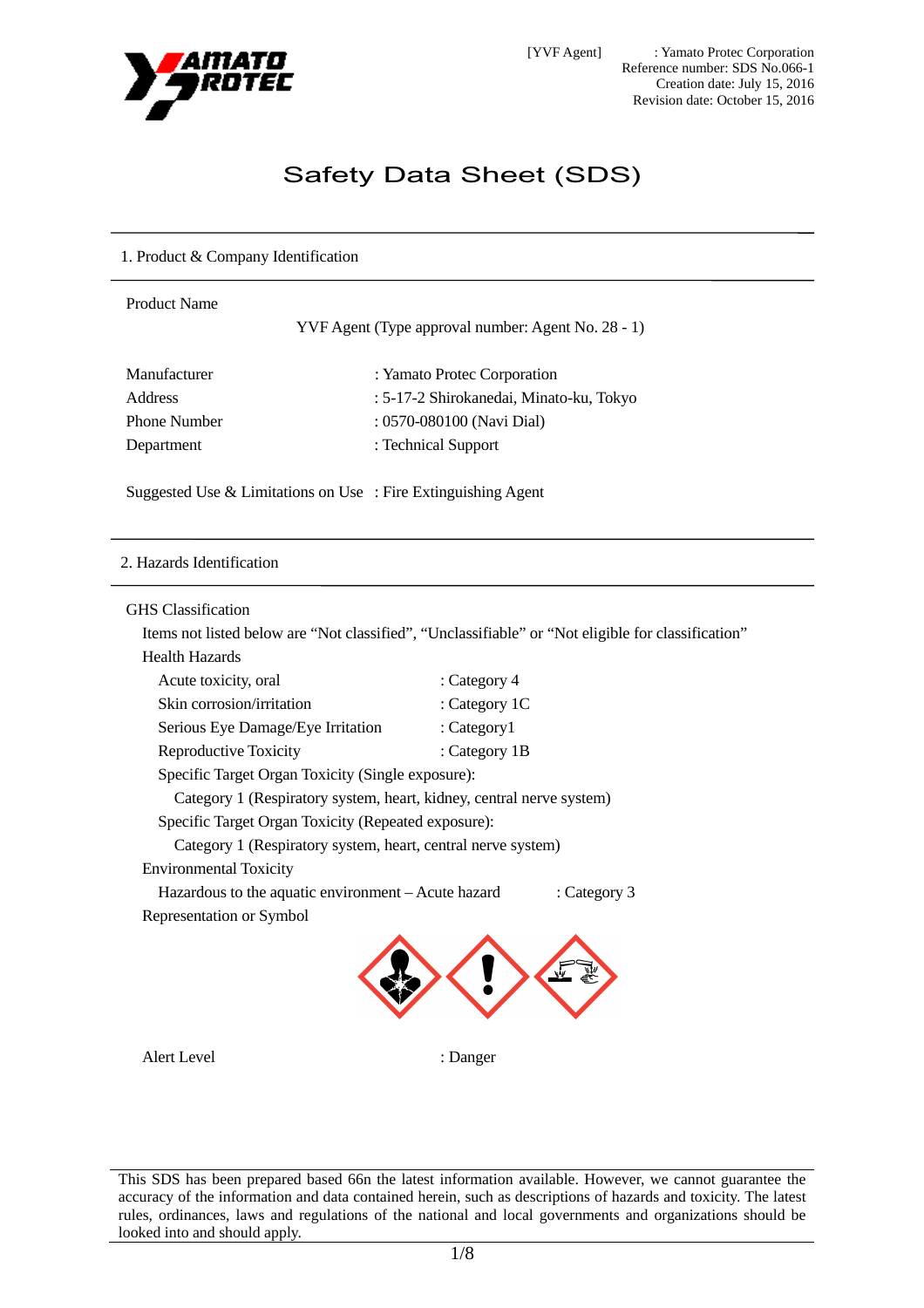Reference number: SDS No.066-1 Creation date: July 15, 2016

Revision date: October 15, 2016 Health hazard ststements Harmful if swallowed Causes severe skin burns and eye damage Causes serious eye damage May damage fertility or the unborn child Causes damage to Respiratory system, heart, kidney, central nerve system Causes damage to Respiratory system, heart, central nerve system through prolonged or repeated exposure. Harmful to aquatic life Precautionary statement Safety Precautions Do not handle until all safety precautions have been read and understood. Do not breathe dust/fume/gas/mist/vapors/spray. Do not eat, drink or smoke when using this product. Wash hands thoroughly after handling. Avoid release to the environment. Wear protective gloves/protective clothing/eye protection/face protection. Wear respiratory protection. First Aid Measures IF SWALLOWED Rinse mouth. Do NOT induce vomiting. Call a POISON CENTER/ doctor if you feel unwell. IF ON SKIN Rinse skin with water/shower. Immediately call a POISON CENTER/doctor. IF IN EYES Rinse cautiously with water for several minutes. Remove contact lenses, if present and easy to do. Continue rinsing.

Immediately call a POISON CENTER/doctor.

#### If exposed or concerned

Get medical advice/attention.

## Storage

Avoid high humidity, keep the product within the operating temperature range, and if possible, under lock indoors.

#### Disposal

The contents and the container should be disposed of by waste disposal contractors licensed by the Governor.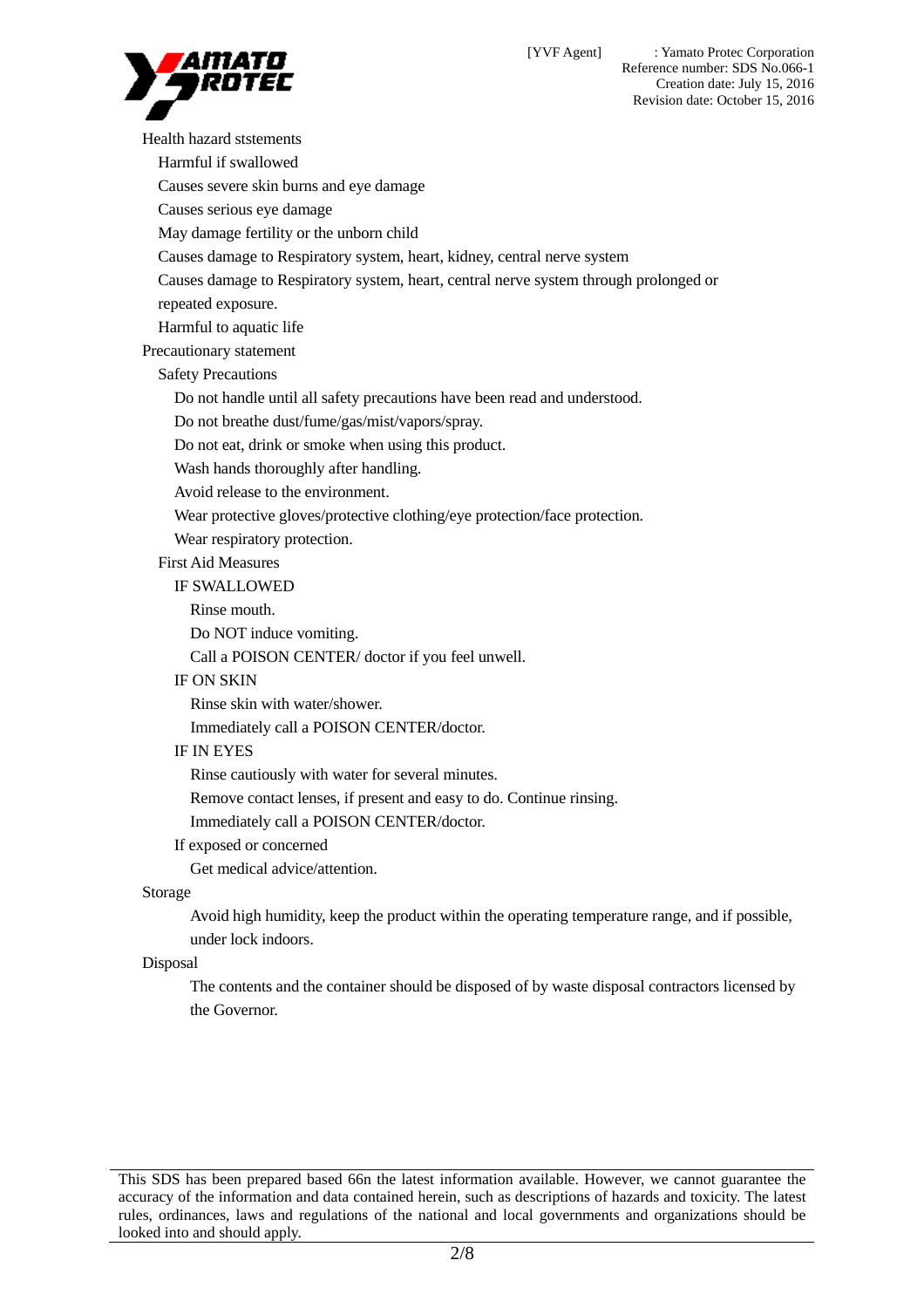

## 3. Composition/Information on Ingredients

Chemical Name or Common Name : Fire extinguishing agent

Mechanical foam for fire extinguishers (Aqueous film)

| Chemical Name<br>or Common Name | CAS Number     | <b>Official Gazette</b><br>Reference Code | Concentration or<br><b>Concentration Range</b> |
|---------------------------------|----------------|-------------------------------------------|------------------------------------------------|
| Ethylene glycol                 | $107 - 21 - 1$ | $(2) - 230$                               | 15 to 25%                                      |
| Ammonia compound                | Available      | Available                                 | 5 to 15%                                       |
| Fluorochemical surfactant       | Available      | Available                                 | to 5%                                          |

: Mixture

#### 4. First Aid Measures

IF SWALLOWED

Rinse mouth.

Do NOT induce vomiting.

Call a POISON CENTER/ doctor if you feel unwell.

#### IF ON SKIN

Rinse skin with water/shower.

Immediately call a POISON CENTER/doctor.

## IF IN EYES

Rinse cautiously with water for several minutes.

Remove contact lenses, if present and easy to do. Continue rinsing.

Immediately call a POISON CENTER/doctor.

If exposed or concerned

Get medical advice/attention.

# 5. Fire Fighting Measures

Fire Extinguishing Agent : Not applicable due to non-combustibility Fire Extinguishing Agent Not To Be Used : Not applicable Special Hazards : No data available Special Fire Fighting Procedures : Not applicable Protection of Fire Fighters : Not applicable

- 
- 
- 
- 
-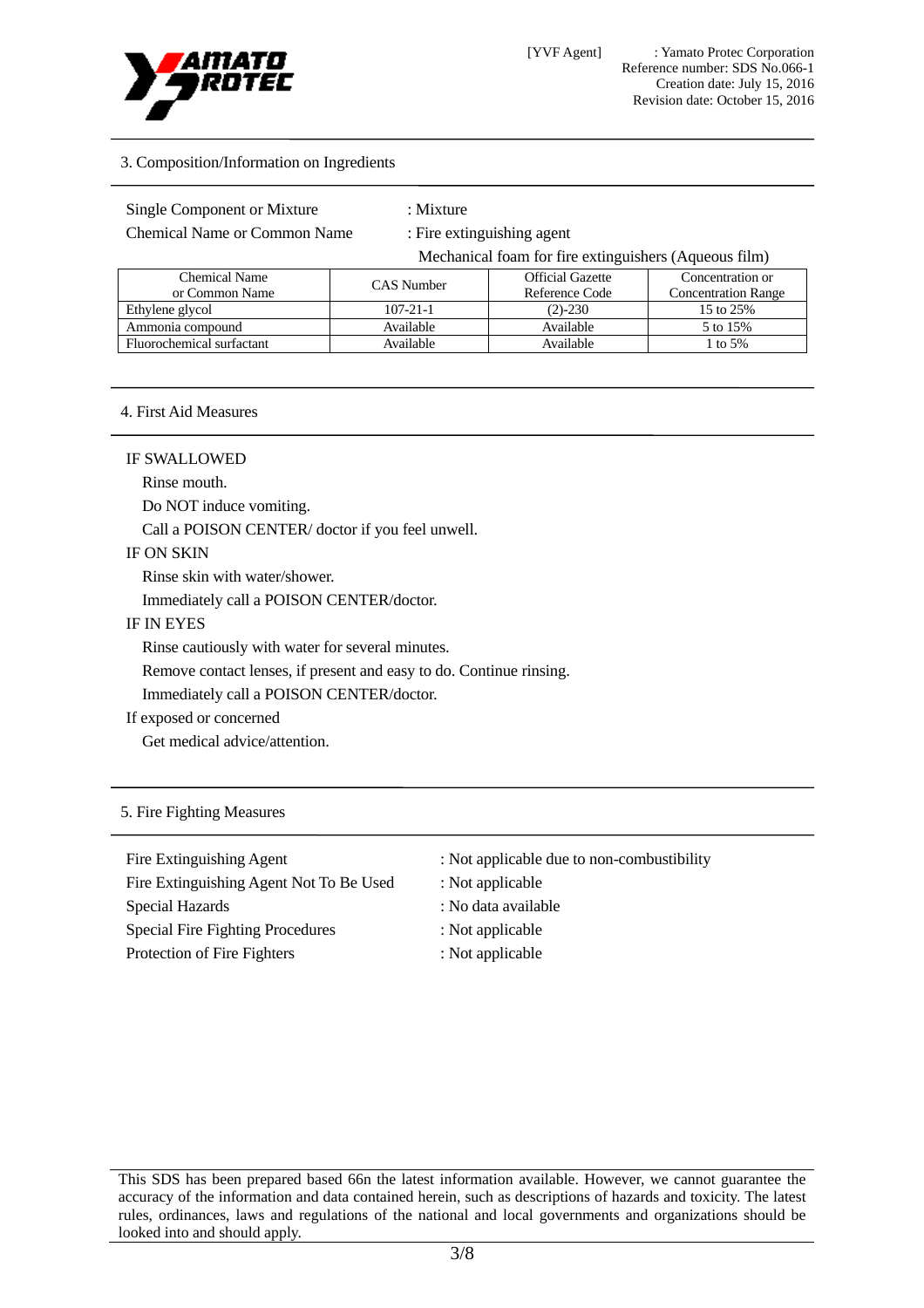

## 6. Leakage Measures

| Personal Precautions, Protective Equipment and Emergency Measures                                        |                                                                                                           |  |
|----------------------------------------------------------------------------------------------------------|-----------------------------------------------------------------------------------------------------------|--|
|                                                                                                          | Immediately isolate the appropriate distances in all directions as leakage area.                          |  |
| Prohibit unauthorized persons from entering the area.                                                    |                                                                                                           |  |
|                                                                                                          | The workers should wear suitable protective equipment (See "8. Exposure Prevention and Protection         |  |
| Measures") and avoid eye or skin contact and inhalation.                                                 |                                                                                                           |  |
|                                                                                                          | Do not touch any damaged container or leaked material without wearing suitable protective clothing.       |  |
| Stay in the wind.                                                                                        |                                                                                                           |  |
| Leave depression.                                                                                        |                                                                                                           |  |
| Ventilate sealed places.                                                                                 |                                                                                                           |  |
| <b>Environmental Precautions</b>                                                                         |                                                                                                           |  |
|                                                                                                          | Be careful not to affect the environment by discharging into rivers and others.                           |  |
| Dispose of the collection as industrial waste.                                                           |                                                                                                           |  |
| Collection, neutralization, containment, and cleanup procedures and equipment                            |                                                                                                           |  |
|                                                                                                          | Sweep scattered matter together into a sealable container and dispose of it according to "13. Disposal    |  |
| Considerations". Then, wash off with plenty of water. In this case, be careful so that thick waste fluid |                                                                                                           |  |
| does not flow into rivers and others.                                                                    |                                                                                                           |  |
| Prevention of Secondary hazards                                                                          |                                                                                                           |  |
| Collect leaked material immediately.                                                                     |                                                                                                           |  |
|                                                                                                          | Prohibit unauthorized persons from entering the area around the leaked place.                             |  |
|                                                                                                          | In the case of inflow into rivers or public waterways, report to the person in charge of pollution in the |  |
| local government immediately.                                                                            |                                                                                                           |  |
|                                                                                                          |                                                                                                           |  |
| 7. Handling and Storage Instructions                                                                     |                                                                                                           |  |
| Handling                                                                                                 |                                                                                                           |  |
| <b>Technical Measures</b>                                                                                | : Implement measures stated in "8. Exposure Prevention and                                                |  |
|                                                                                                          | Protection Measures" and wear suitable protective equipment                                               |  |
|                                                                                                          | such as protective glasses and gloves, if required.                                                       |  |
| Safe Handling Instructions                                                                               | : None in particular                                                                                      |  |
| <b>Hygiene Measures</b>                                                                                  | : Wash hands thoroughly after handling.                                                                   |  |
| Storage                                                                                                  |                                                                                                           |  |
| Storage                                                                                                  | : Avoid high humidity, keep the product within the operating                                              |  |

Container and Packing Material : Product container or appropriate fire extinguisher, etc.

temperature range, and if possible, under lock indoors.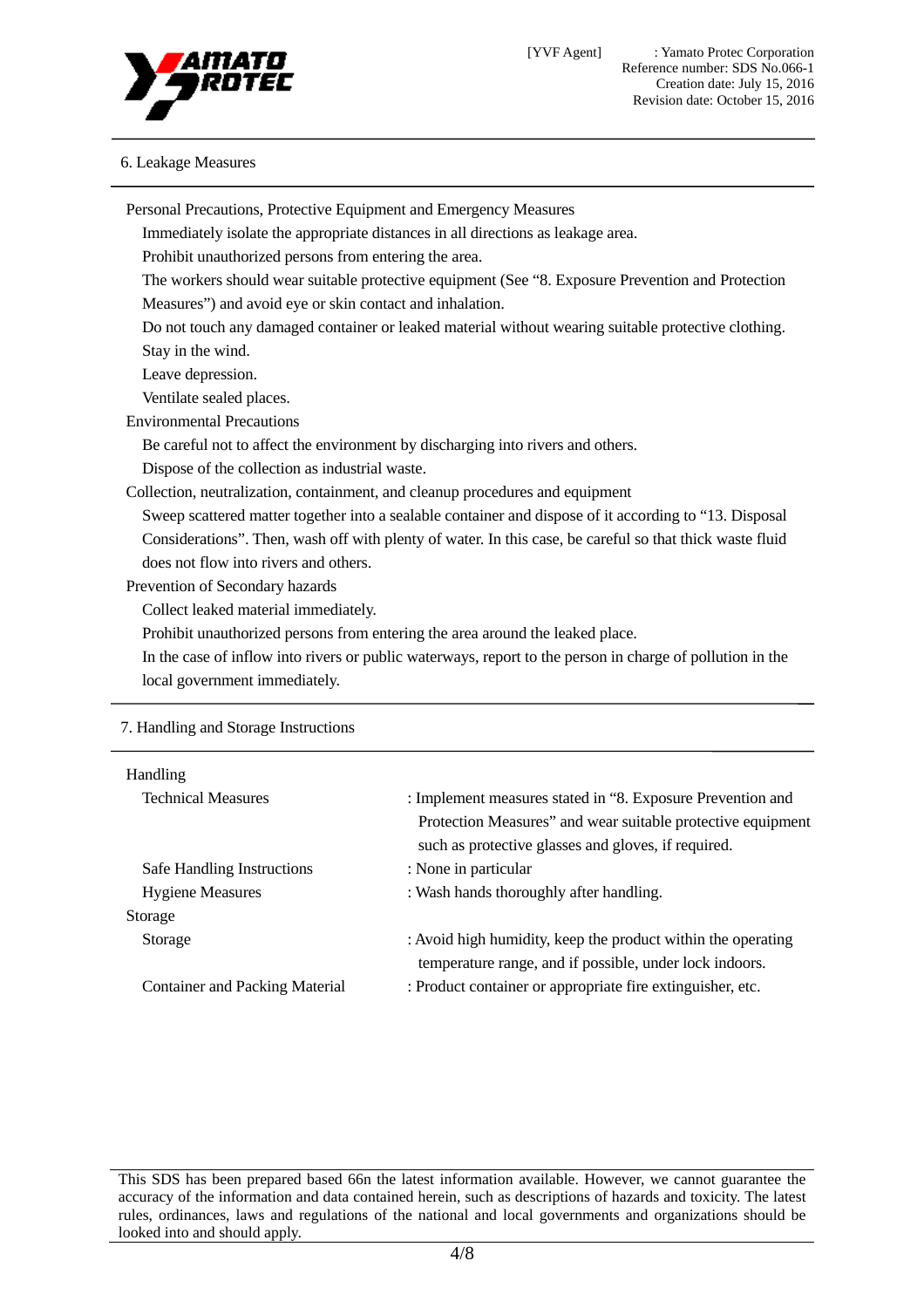

[YVF Agent] : Yamato Protec Corporation Reference number: SDS No.066-1 Creation date: July 15, 2016 Revision date: October 15, 2016

#### 8. Exposure Prevention and Protection Measures

| Allowable Concentration (Exposure limit, biological exposure index)    |                                                                                    |  |
|------------------------------------------------------------------------|------------------------------------------------------------------------------------|--|
| Ethylene glycol                                                        |                                                                                    |  |
| ACGIH (2010 edition)                                                   | TWA-STEL C $100 \text{ mg/m}^3$                                                    |  |
| <b>Equipment Measures</b>                                              |                                                                                    |  |
| None in particular                                                     |                                                                                    |  |
| Protective Equipment                                                   |                                                                                    |  |
|                                                                        | Respiratory Protective Equipment : Wear suitable respiratory protective equipment. |  |
| <b>Hand Protection</b>                                                 | : Wear suitable protective gloves.                                                 |  |
| Eye Protection : Use suitable eye protection.                          |                                                                                    |  |
| Skin and Body Protection: Wear suitable protective clothing and masks. |                                                                                    |  |
| <b>Hygiene Measures</b>                                                | : Wash hands thoroughly after handling.                                            |  |

#### 9. Physical and Chemical Properties

| Physical State, Form, Color                            | : Light yellow transparent liquid |
|--------------------------------------------------------|-----------------------------------|
|                                                        |                                   |
| Odor                                                   | : Unique odor                     |
| pH                                                     | : 7.8 $(20 °C)$                   |
| Melting Point, Freezing Point                          | : -20.5 $\degree$ C or lower      |
| Boiling Point, initial boiling point and Boiling Range | : No data available               |
| <b>Flash Point</b>                                     | : None                            |
| <b>Explosion Limits</b>                                | : No data available               |
| Vapor Pressure                                         | : No data available               |
| Vapor Density ( $air = 1$ )                            | : No data available               |
| Specific Gravity (relative density)                    | : 1.11 (20 $^{\circ}$ C)          |
| Solubility                                             | : Easily soluble in water         |
| <b>Octanol-Water Partition Coefficient</b>             | : Not applicable                  |
| <b>Autoignition Temperature</b>                        | : No data available               |
| <b>Decomposition Temperature</b>                       | : No data available               |
| <b>Odor Threshold</b>                                  | : No data available               |
| <b>Evaporation Rate</b>                                | : No data available               |
| Flammability (solid, gas)                              | : Not applicable                  |
| <b>Viscosity</b>                                       | : 3.5 cSt $(20^{\circ}C)$         |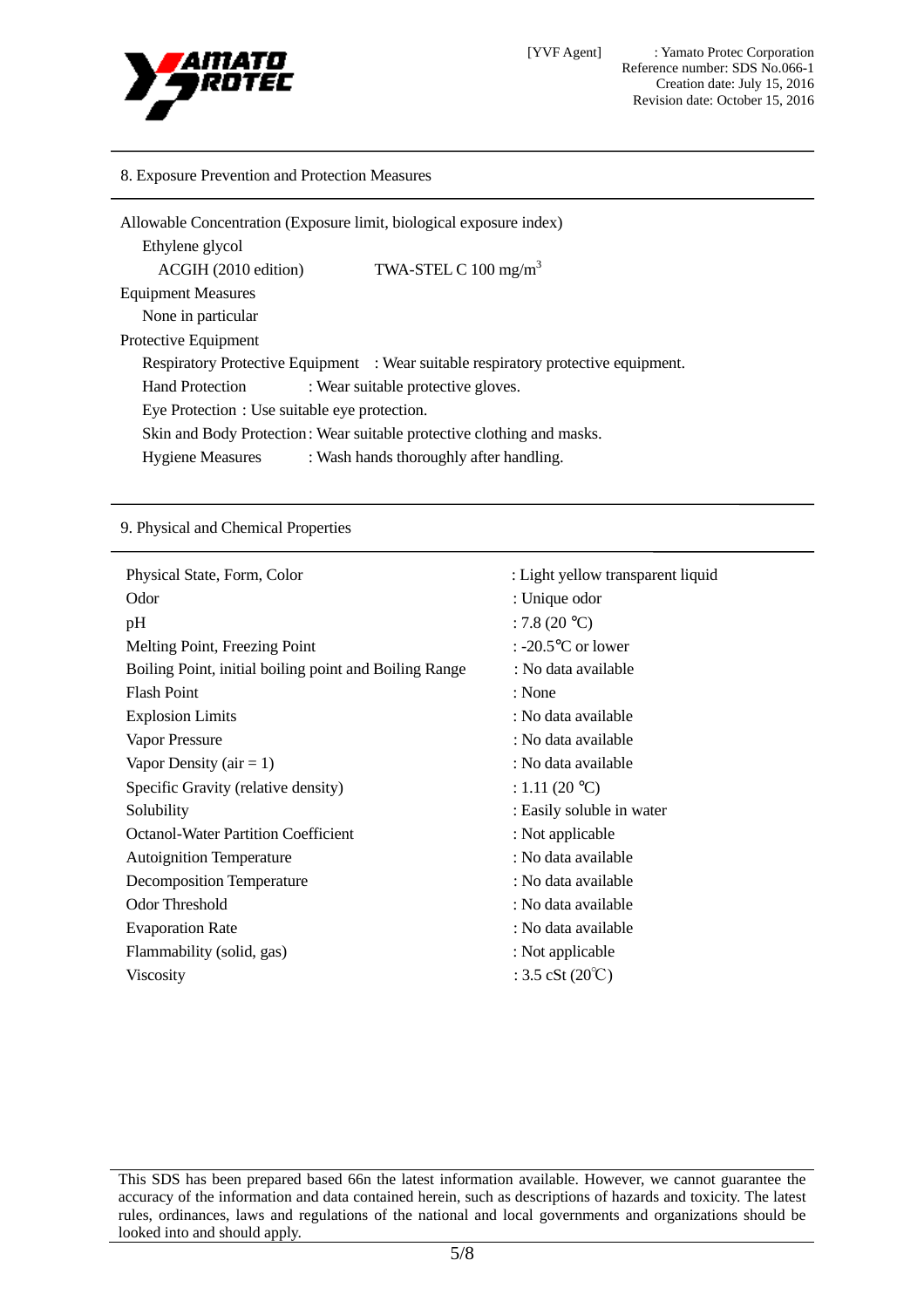

# 10. Stability and Reactivity

| Stability                        | : Stable under normal handling conditions                                          |
|----------------------------------|------------------------------------------------------------------------------------|
| Reactivity                       | : No data available                                                                |
| <b>Hazardous Reactivity</b>      | : No hazardous reactivity under normal handling conditions                         |
| Conditions to Avoid              | : No data available                                                                |
| Incompatible Hazardous Materials | : No data available                                                                |
| Hazardous Decomposition Products | : HF (hydrogen fluoride), F2 (fluorine gas) and fluorocarbons<br>can be generated. |

## 11. Toxicological Information

| <b>Acute Toxicity</b>                                                | : Category 4 (Oral) |  |
|----------------------------------------------------------------------|---------------------|--|
| <b>Skin Corrosion/Irritation</b>                                     | : Category 1C       |  |
| Serious Eye Damage/Eye Irritation                                    | : Category 1        |  |
| Respiratory or Skin Sensitization                                    | : No data available |  |
| Germ-Cell Mutagenicity                                               | : Not classified    |  |
| Carcinogenicity                                                      | : Unclassifiable    |  |
| Reproductive Toxicity                                                | : Category 1B       |  |
| Specific Target Organ Toxicity (Single exposure):                    |                     |  |
| Category 1 (Respiratory system, heart, kidney, central nerve system) |                     |  |
| Specific Target Organ Toxicity (Repeated exposure):                  |                     |  |
| Category 1 (Respiratory system, heart, central nerve system)         |                     |  |
| <b>Aspiration Hazard</b>                                             | : No data available |  |

## 12. Environmental Impact Information

| Hazardous to the aquatic environment - Acute hazard     |                                  | : Category 3        |  |
|---------------------------------------------------------|----------------------------------|---------------------|--|
| Hazardous to the aquatic environment – Long term hazard |                                  | : Not classified    |  |
| Persistence and Decomposability                         |                                  | : No data available |  |
| <b>Bioaccumulation</b>                                  |                                  | : No data available |  |
| Migration in soil                                       |                                  | : No data available |  |
| Harmfulness to ozone layer                              |                                  | : No data available |  |
| <b>Others</b>                                           |                                  |                     |  |
| <b>Other Environmental Toxicity:</b>                    |                                  |                     |  |
| BOD: $2.3 \times 10^5$ mg/L                             | Measurement method JIS K 0102 21 |                     |  |
| COD: $3.0 \times 10^5$ mg/L                             | Measurement method JIS K 0102 21 |                     |  |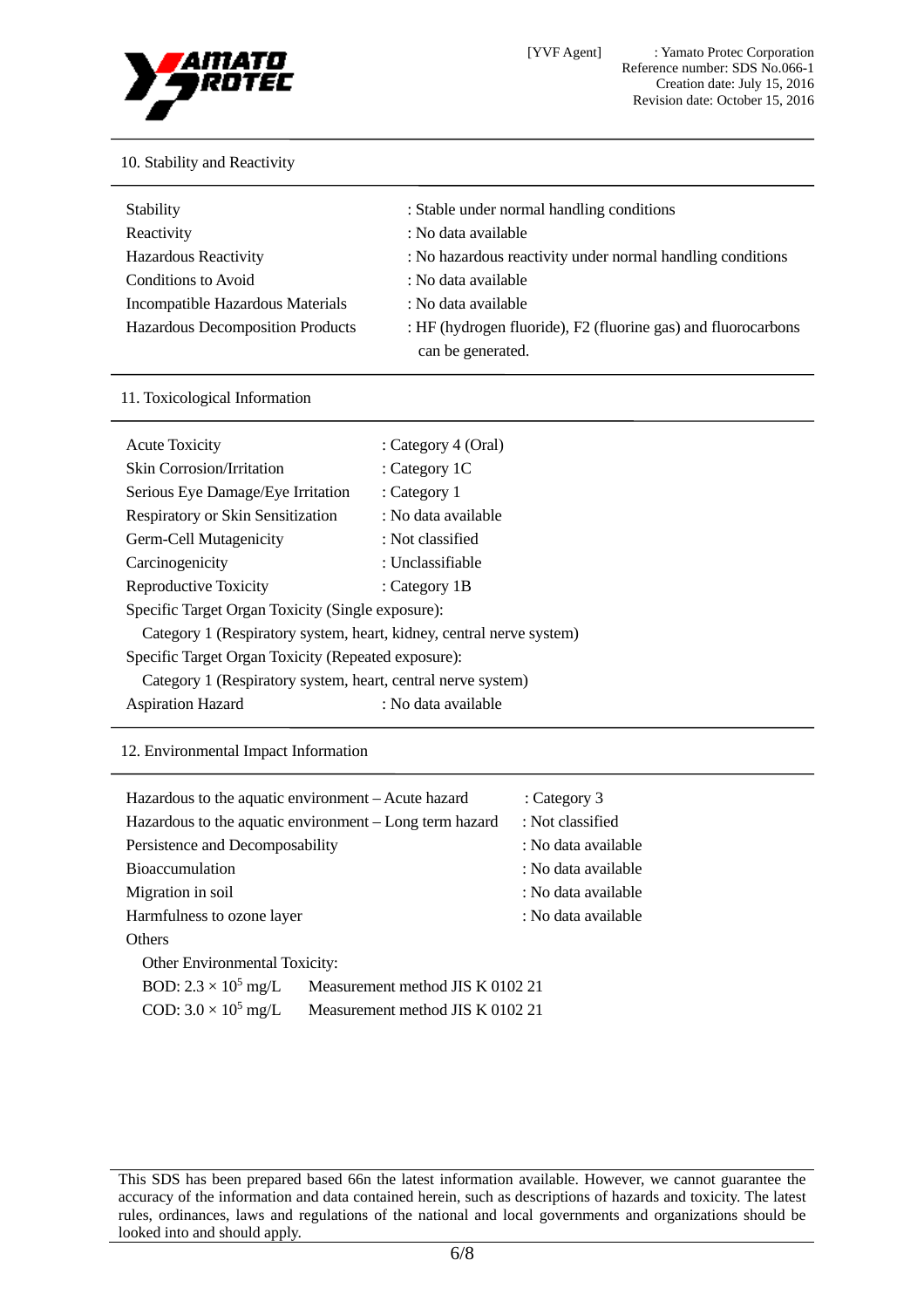

# 13. Disposal Considerations

Residual Waste

Disposal should be in accordance with applicable laws and local regulations. The substance should be disposed of by waste disposal contractors licensed by the Governor or by local public entities if appropriate. Waste disposal contractor, if used, should be well informed of potential hazards and toxicity from the waste.

Contaminated Containers and Packages

Containers or should be properly disposed of in accordance with applicable laws and local regulations. If containers are disposed of, their contents should be completely removed.

# 14. Transport Considerations

| <b>United Nations Number</b>               | : Not applicable                                   |  |
|--------------------------------------------|----------------------------------------------------|--|
| <b>Product Name</b>                        | : Not applicable                                   |  |
| United Nations Classification              | : Not applicable                                   |  |
| <b>Container Class</b>                     | : Not applicable                                   |  |
| <b>Marine Pollution Materials</b>          | : No data available                                |  |
| <b>Special Safety Measures</b>             | : Not applicable                                   |  |
| <b>National Regulations:</b>               |                                                    |  |
| Land Regulatory Information                | Follow the provisions of the Fire Service Act      |  |
| <b>Aeronautical Regulatory Information</b> | Follow the provisions of the Civil Aeronautics Act |  |
| Maritime Regulatory Information            | Follow the provisions of the Ship Safety Act       |  |
|                                            |                                                    |  |

This SDS has been prepared based 66n the latest information available. However, we cannot guarantee the accuracy of the information and data contained herein, such as descriptions of hazards and toxicity. The latest rules, ordinances, laws and regulations of the national and local governments and organizations should be looked into and should apply.